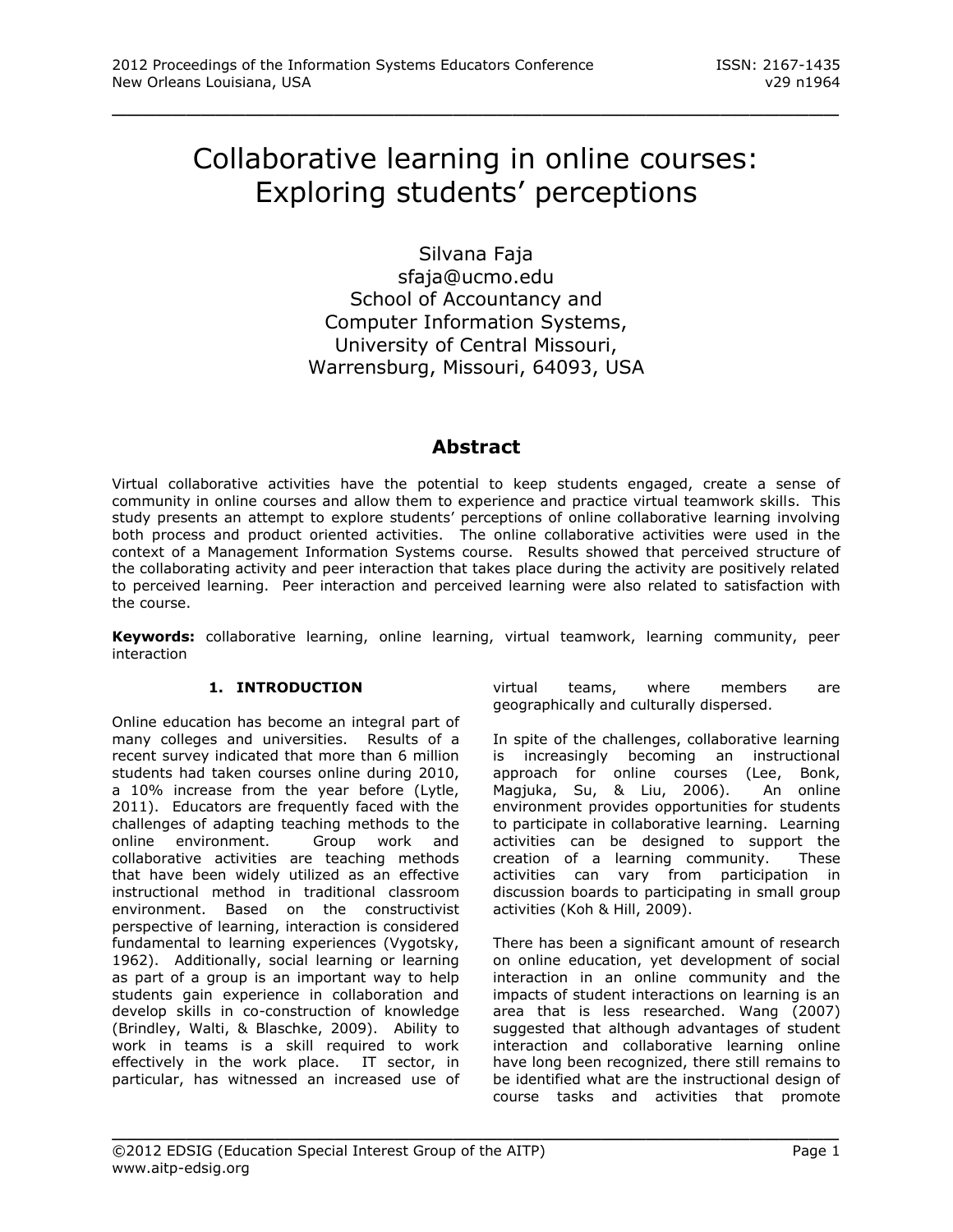consistent student interaction and collaboration for knowledge construction. Liu, Magjuka, Bonk, & Lee (2007) stated that it is important to examine the perceptions of online students and instructors on whether it matters to build a learning community in online courses, as well as the effective ways to build a sense of community. Abrami et al. (2011) state that the next generation of distance education should facilitate interaction that is more targeted and engaging, and research is needed to validate the underlying processes as well as the outcomes.

The purpose of this study is to explore students' perceptions towards participation in collaborative activities in online courses. Its main objective is to investigate the relations between perceptions of peer interactions, perceived learning and satisfaction with collaborative activities.

# **2. COLLABORATIVE LEARNING**

Collaborative learning in an online classroom can take the form of discussion among the whole class or team activities within smaller groups. Another categorization of collaborative activities classifies them as either process oriented or product oriented (Macdonald, 2003). Process<br>oriented collaboration typically includes oriented collaboration typically includes discussions and sharing of ideas related to course content that may not lead to a product. It engages students in a structured debate on a course topic. Product oriented online collaboration, on the other hand, may lead to a final product such as a project, essay, and so forth. These tasks can be assessed using two elements: a common grade for the group based on the quality of the group product and individual grades for the contribution of each individual (Wang, 2007).

Studies have examined students' perceptions of both these types of activities. With regard to online discussions, some of the benefits that students have perceived from online discussions have been: extended time to reflect on and structure their thoughts before communicating the ideas; more time to check course readings or other sources of information; more in depth discussion than in-class discussion would permit; access to different perspectives on the same issue (Pena-Shaff, Altman, & Stephenson, 2005; Pena-Shaff et al., (2005) also reported that there are factors that hinder students' perceptions and participation such as written apprehension anxiety, the fear of publicly expressing their comments. Some perceived that their peers' posting lacked substance and that participating in online discussion was considered a time consuming activity.

With regard to online teamwork, previous research has reported mixed results. Chiong and Jovanovich (2012) found in their study that social learning, learning through communication and knowledge exchange, was one of the perceived benefits reported by students. While students' concern about time constraints, delays in communication, differences in skills/ knowledge among team members were found to be some of the reasons that affected students' reluctance to participate in online collaboration. Goold, Augar, & Farmer, (2006) study showed that students felt that they learned more through discussions with their peers and faculty that they did by reading the text alone. However, students were less enthusiastic with working in a group within an online environment compared to a classroom setting.

Collaboration in virtual teams may be more challenging than in traditional teams. Andres and Shipps (2010) studied the effect of collaboration mode on team interactions. They found that technology-mediated collaboration experienced greater instances of communication breakdowns, misunderstandings, and difficulty moving forward compared to collocated teams. Another study by Koh and Hill (2009) indicated that students found online group activity to be more difficult than work in face-to-face groups. Students reported difficulty with communication and a lack of sense of community as the most challenging factors. Online collaborative groups may also go through delayed group development stages, taking longer to getting to know the group members or reaching agreements (Wang, 2007; Grzeda, Haq, & Lebrasseur, 2008). Birch and McDonald (2007) reported that students found the online group activity to be time consuming and frustrating. However, they agreed that it was beneficial in terms of cognitive and social learning outcomes. Another study by Lee et al., (2006) showed that students have positive attitudes towards online team activities.

# **3. THEORETICAL BACKGROUND**

Several studies have aimed to identify factors that influence the success of collaborative learning online. Kirchner (2004) introduced a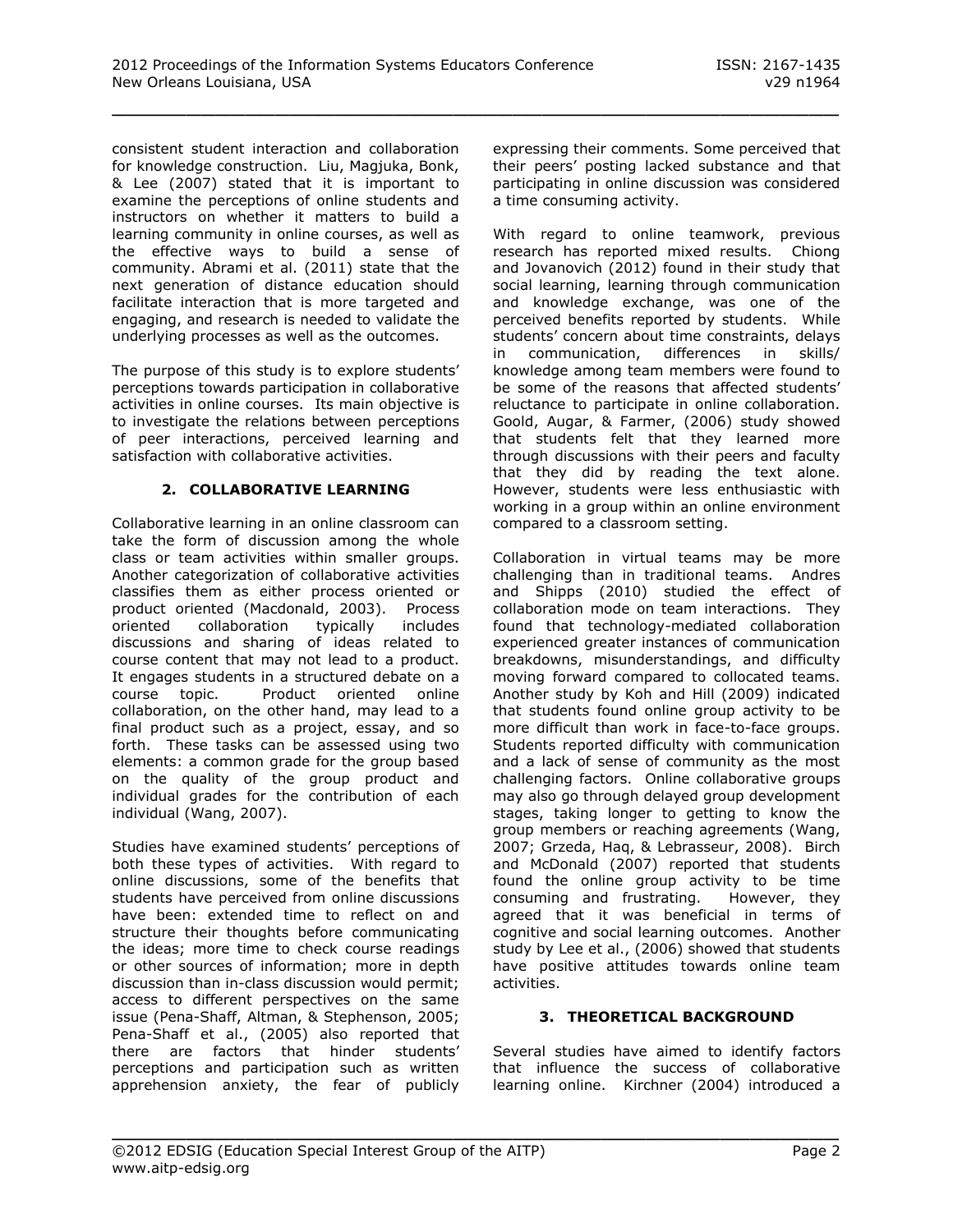framework for the effectiveness of collaborative learning suggesting that collaborative learning process is contingent upon technological, educational (learning) and social affordances present in the task environment. Carabajal et al. (2003) stated that there are three dimensions of groups in online learning communities. These dimensions are: task, social, and technological. Yoon (2006) studied the major behaviors that teams perform and found that three functions are important for group performance: work, social and management. Work, or completing a task, was the most frequently performed behavior, followed by building relationship among team members, and last was managing the team. At the beginning of teamwork, the social domain explained the largest portion of observed behavior. They found that technologies did not seem to be the most influential toward the development of virtual teams. A common theme across these studies is that successful collaborative learning needs to consider both task and social aspects of the activity. Lee et al. (2006) suggest that instructors tend to focus more on the task dimension of the teamwork, causing students perceptions on the social dimension to be not as strongly positive. They recommend that the assessment of the virtual teams has to cover the 'teaming process' as much as the team output.

Another stream of research has focused on the development of a sense of community in online courses. Garrison and Anderson (2003) developed a Community of Inquiry (COI) model. Based on this model, knowledge building is a contextualized social process which occurs within a community comprising students and teachers. This model includes three interacting and reinforcing elements of cognitive, social, and teaching presences. Cognitive presence refers to the extent to which participants in a community of inquiry are able to construct meaning through sustained communication (Garrison, Anderson, & Archer, 2000). Teaching presence refers to designing and managing learning, providing subject matter expertise, and facilitation of active learning. In this model, social presence is defined as "the ability of participants in the community of inquiry to project their personal characteristics into the community, thereby presenting themselves to others as 'real people'" (Garrison et al., 2000).

Rovai (2002) examined the relationship between the sense of community in online courses and perceived cognitive learning and found that students with stronger sense of community tend to possess greater perceived levels of cognitive learning. Liu (2007) also indicated close relationships exist between the sense of learning community and the perceived learning outcomes and quality. Students report that feelings of connecting and communication are vital to their online education experience (Glassmeyer, Dibbs, & Jensen, 2011).

With regard to teaching presence, several studies have indicated the importance of structure and organization in online learning. Tseng, Ku, Wang, & Sun (2009) found organization to be one of the most significant factors related to teamwork satisfaction, and they suggested that instructors should help students get organized by providing clear project descriptions and grading rubrics. Hutchinson (2007) suggests that structure is an important factor for managing the online cooperative environment. A clear understanding of the structure of the course and the collaborative activities, and how students will be assessed, contribute to a positive learning experience. Brindley et al. (2009) also suggested that transparency of expectations and clear instructions are among factors that can contribute to the effectiveness of collaborative learning online. Adequate task structure was an important dimension of the virtual teamwork identified by students in a study by Grzeda et al. (2008).

Based on this review of previous research, this study explored the three elements of creating a learning community from the student's point of view, in the context of collaborative learning in online information systems courses. The three main constructs involved in the study were: *perceptions of peer interaction*, *perceived structure* and *perceived learning*. The social dimension of collaborative learning is examined using the concept of 'peer interaction'. Moore (1989) identified three kinds of interactivity that affect online learning: interaction with content, interaction with instructors, and interaction among peers. This study focuses on the last type of interaction, peer interaction. The cognitive dimension in this study is operationalized as perceptions of learning through collaborative activities in online courses. The teaching presence aspect will focus on the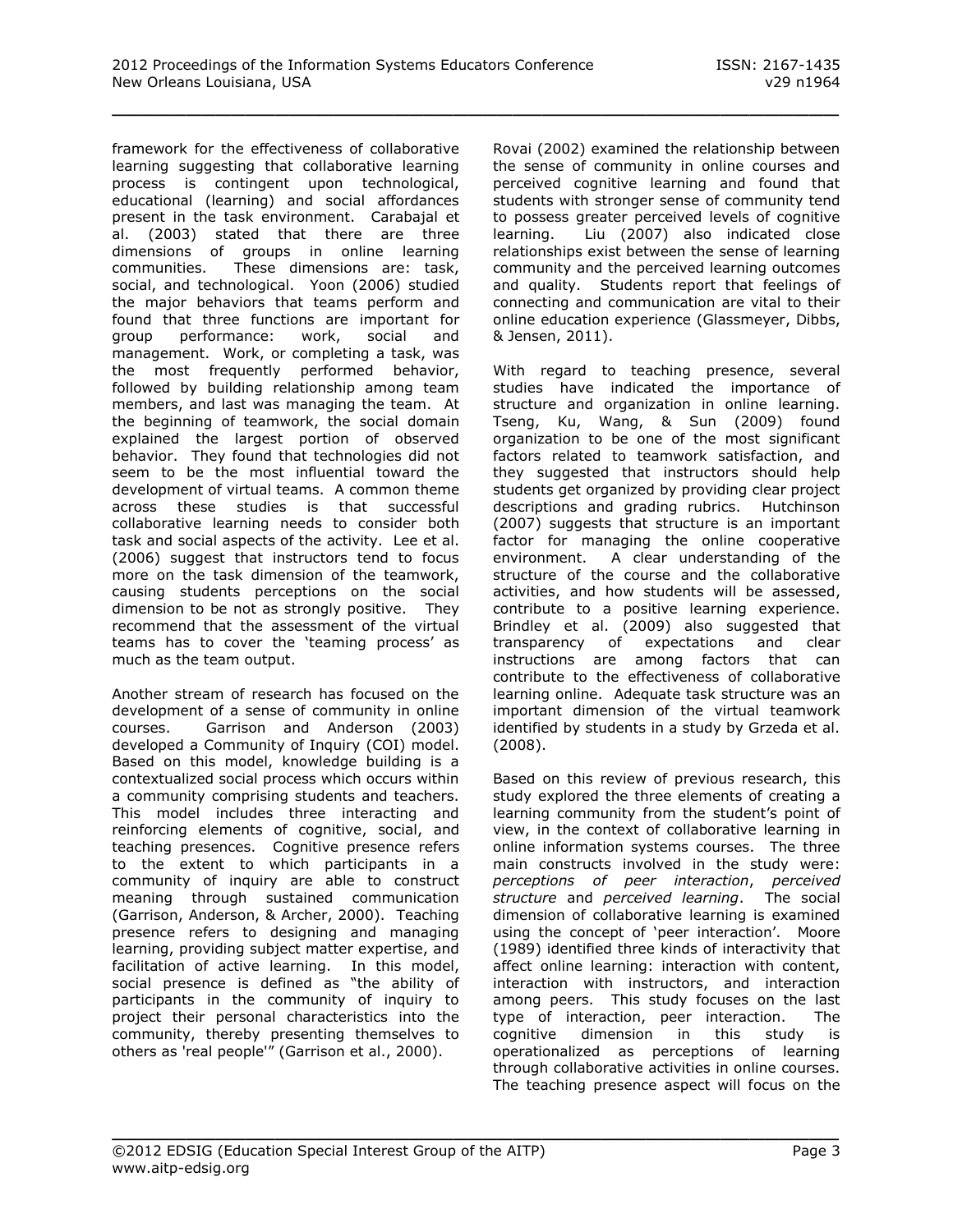perceived structure of collaborative activities. In addition, experience with online courses will also be considered in this study. It is argued that online collaboration skills are improved over time and students' perceptions may depend on their experience with online courses. Hostetter and Busch (2006) found that the higher the number of online courses students had taken, the more positive their perceptions of social presence in the online course.

The study addresses these questions:

- 1. Does previous experience with online courses affects perceived peer interaction and perceived learning?
- 2. Is perceived structure of the collaborative activities related to perceptions of peer interaction and perceived learning?
- 3. Are perceptions of peer interaction related to perceived learning?
- 4. Are perceptions of peer interaction and perceived learning related to satisfaction with the activity and the course?

The following hypotheses are proposed:

H1. Students with previous experience with online courses have better perceptions of perceived peer interactions and perceived learning.

H2. Perceived structure of collaborative activities is positively related to perceptions of peer interaction.

H3. Perceived structure of collaborative activities is positively related to perceived learning.

H4. Perceptions of peer interaction are positively related to perceived learning.

H5. Perceptions of peer interaction and perceived learning are positively related to suggestions for future offering of collaborative activities.

H6. Perceptions of peer interaction are positively related to satisfaction with the course.

H7. Perceived learning from collaborative activities is positively related to satisfaction with the course.

# **4. METHODOLOGY**

#### **Participants**

\_\_\_\_\_\_\_\_\_\_\_\_\_\_\_\_\_\_\_\_\_\_\_\_\_\_\_\_\_\_\_\_\_\_\_\_\_\_\_\_\_\_\_\_\_\_\_\_\_

The participants in this study were undergraduate students enrolled in Management Information Systems course at a Midwestern university. The course was taught fully online. Students from two sections of this course were included in this study. A total of 58 students completed the course over two semesters. Feedback about student perceptions was elicited at the end of the course. Students were asked to complete a voluntary, anonymous online survey questionnaire. A total of 38 valid responses were received and used for the purposes of this study. Table 1 presents demographic data about respondents. About 47% of students reported that they had taken an online course before.

| <b>Variables</b>    | No of<br>subjects | <b>Percentage</b> |
|---------------------|-------------------|-------------------|
| Gender              |                   |                   |
| Female              | 22                | 42%               |
| Male                | 16                | 58%               |
| Age                 |                   |                   |
| $18 - 24$           | 34                | 90%               |
| $25 - 35$           | 4                 | 10%               |
| Over 35             | ŋ                 | 0%                |
| <b>First online</b> |                   |                   |
| course              |                   |                   |
| Yes                 | 20                | 53%               |
| No                  | 18                | 47%               |

Table 1. Demographic information about study participants

#### **Collaborative activities**

Collaborative learning in this study incorporated both process oriented and product oriented tasks.

The main task was a product oriented activity, a group project that was accomplished in small groups consisting of 4-5 students. The design of this activity was based on two principles for effective online teaching (Graham, Cagiltay, Lim, Craner, & Duffy, 2001). One of the principles encourages active learning by suggesting that students should present their course projects. The second principle recommended by Graham et al. is to allow students to choose project topics. This allows incorporation of diverse views into online courses.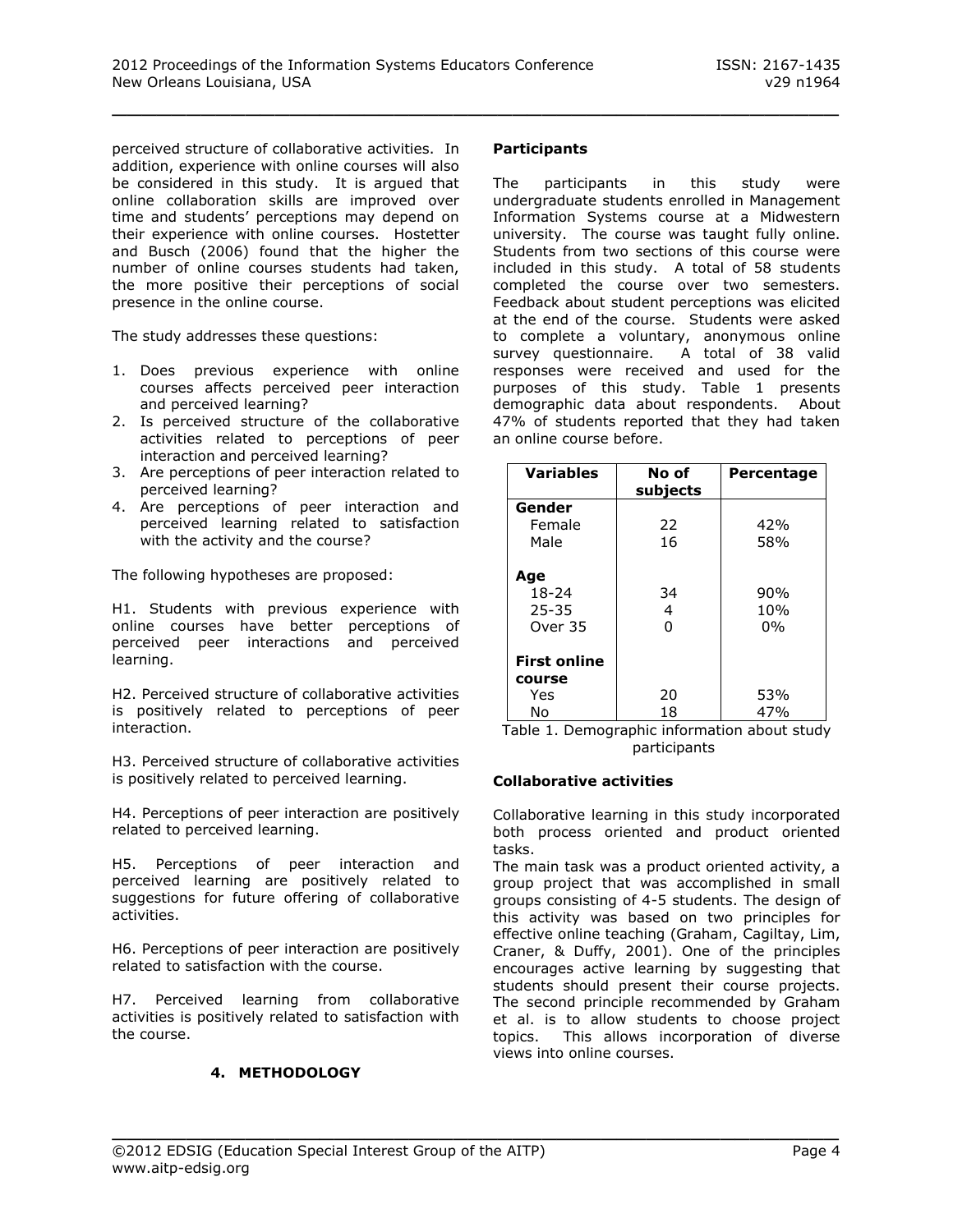Groups were established at the beginning of the semester and each group had their own area in the course web site where group members could communicate with one another using options such as group discussion board, file exchange, and email. Each group was assigned to a general course topic that typically corresponded to a chapter from the reading materials. The group then had to choose a specific topic/concept within the main topic, research the topic and prepare a report. At a specified date during the semester, the report along with the group introduction was posted in a class forum that was accessible to all students.

Students were given specific written instructions about the milestones of the project as well as report requirements. Milestones included introduction of group members to one another within the group discussion board, selection of a group leader, selection of the report topic, notifying the instructor about the topic and getting approval, completing the report and posting it on the class discussion board. Each group had to select a leader who was also responsible for posting the group introduction and the report on the course discussion board. Birch and McDonald (2007) indicated that teams appeared to function more effectively when they had a leader.

The process of planning, electing a leader, negotiating on the topic, and producing the final product required cooperation and collaboration among group members to arrive at consensus to produce the report. To ensure equal participation among the group members, criteria were set about the minimum number of articles each group member had to find and summarize for the report and a peer evaluation survey had to be completed at the end of the project.

The second collaborative task consisted of class forum discussions. Each report posted by a group became a discussion forum for the rest of the class. Students, excluding the group that had posted the report, had to read the report posted by a group for that week and comment on it. Assessment of the student postings was based on a rubric that included criteria established for earning point scores. The rubric consisted of several criteria such as reflection on the topic, new perspectives on the topic, relating the report to the reading materials, asking questions that helped further discussions, using examples, etc.

These forums were intended to provide the rest of the students an opportunity to learn more about the topic covered that week. This is similar to a group presentation in a traditional face-to-face course. Such presentations typically generate questions from the audience. In the case of asynchronous communication that takes place in an online course, the rest of the class has more time to read and respond to the posted report. The group that prepared the report was also responsible for addressing questions posted in the forum about the report.

# **Measurements**

The measurement of variables of interest was based on items from previous studies as well as items that were developed specifically for this study. The measurement of perceived learning was based on the measurement of similar constructs by Birth and McDonald (2007), adapted for the context of this study. Cognitive learning outcomes of the activity were: development of research, synthesis, and gaining a better understating of course topics. Perceptions of peer interaction were measured using items from Tseng et al. (2009) and Birth and McDonald (2007). Structure was measured using two items were developed for the purpose of this study. A complete list of the items used to measure the three main construct is presented in Table 2 (see Appendix 1). Satisfaction with the activity and satisfaction with the course were measured by a single item that asked participants if the collaborative activity should be used for future course offerings and about the extent at which this course met their expectations. Most questions required respondents to select an option from a five-point Likert scale indicating the level of agreement with the corresponding statement (1 represents strongly agree and 5 strongly disagree).

# **5. DATA ANALYSIS AND RESULTS**

Initially, exploratory factor analysis using varimax rotation was employed to uncover the underlying structure of the set of the variables used. This analysis indicated that 3 factors were extracted. All items loaded in the corresponding constructs, expect for one item that showed double loading and was dropped from further analysis. Table 2 shows the results of the factor analysis. The internal consistency of each factor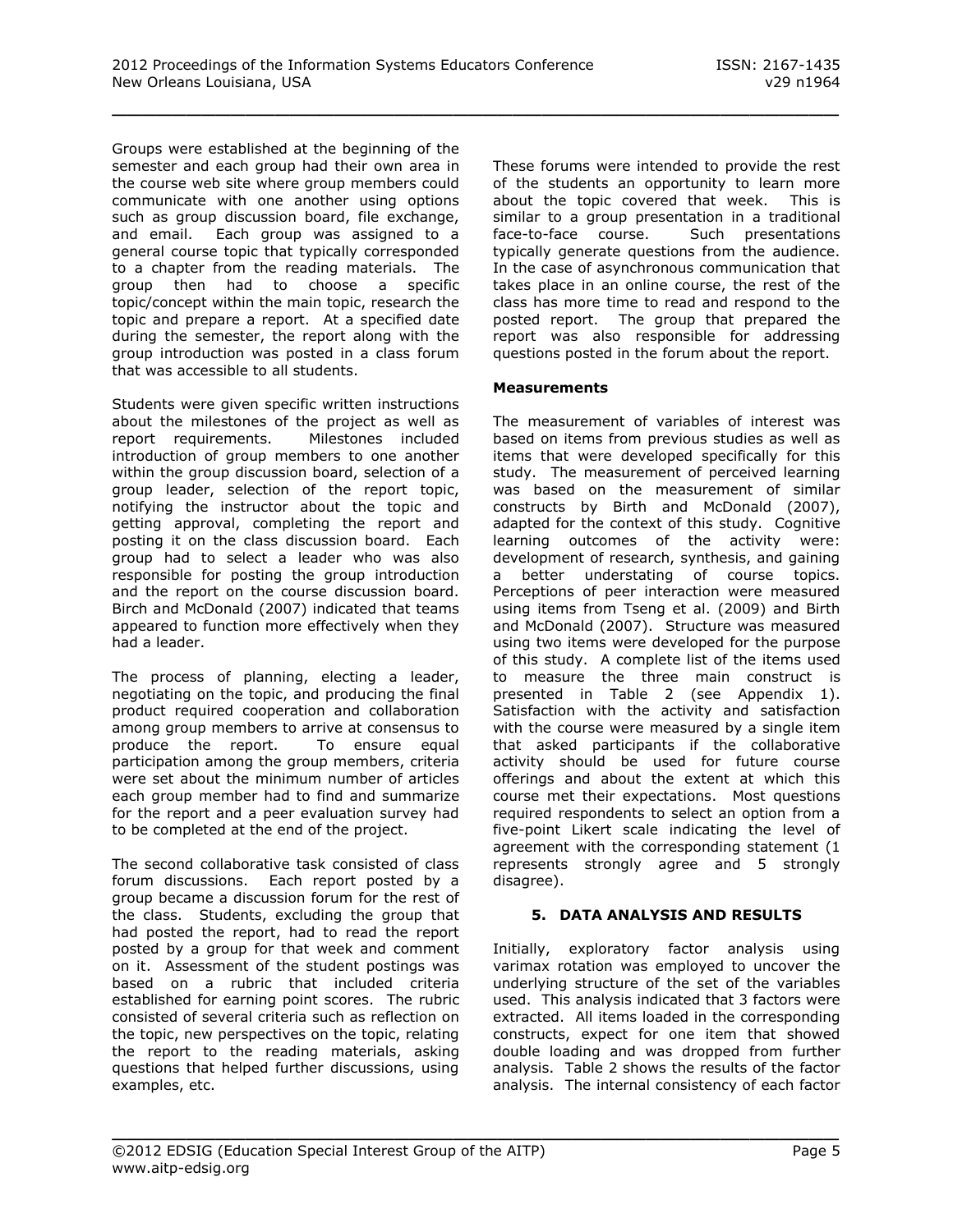was estimated by Cronbach's reliability alpha. Alpha coefficients values ranged from 0.72 to 0.84, indicating acceptable internal consistency of items for each construct.

For the entire sample, mean and standard deviation values for perceived learning were M=2.25 and SD=0.78, for perceptions of peer interaction M=2.71 and SD=0.82, and structure  $M=1.84$  and  $SD=0.74$ .

The first hypothesis states that students who have taken online courses before will have better perceptions of learning from the collaborative activity compared to first-time online students. Mann-Whitney U tests were conducted to test this hypothesis. Results indicate that students who had taken online courses before did not differ significantly in their perceptions of learning from the students who were taking an online course for the first time  $(U=163, p=0.617)$ . Similar results were observed with regard to peer interactions (U=148, p=0.347) and perceived structure  $(U=175, p=0.879)$ . Thus, this hypothesis is rejected. This is a positive finding because it indicates that students who were taking an online course for the first time felt that they benefited from the collaborative learning at the same level as students who were more experienced with online courses.

Research question two aimed at exploring the relationship between perceived structure of the collaborative activities and perceptions of peer interaction and perceived learning. For this question, data were analyzed using linear regression analyses. These tests showed that perceptions of structure are significantly related to perceived learning (β =0.41, t(36)=2.71,  $p < 0.05$  and  $R^2 = 0.17$ ,  $F(1, 36) = 7.538$ , p <0.05). To examine any effect of experience with online courses, the same tests were run separately for each group. These tests revealed that this result was significant only for students who had taken online courses before ( $\beta = 0.52$ ,  $t(16)=2.43$ ,  $p<0.05$ ), while for students new to online courses this relationship was not significant ( $\beta$  = 0.273, t(18)=1.20, p>0.05).

Similar results were observed for the relationship between perceived structure and peer interaction. For all subjects, perceived structure was significantly related to peer interaction (β = 0.36, t(36) = 2.33, p< 0.05 and  $R^2$ = 0.13, *F*(1, 36)=5.46, p<0.05). This relationship was significant for students with experience in online courses ( $\beta$  =0.52,  $t(16)=2.43$ ,  $p<0.05$ ), but not significant for students who were taking an online course for the first time (β = 0.22, t(18)= 0.98, p > 0.05). These findings imply a moderating role of the experience with online courses in the relationship between structure and perceived learning. One might expect that for students who are new to online courses, perceptions of clear instructions and grading rubrics may be more important and related to the perceived learning and peer interaction. In this study this seems to be the case for students who have taken online courses before. One reason for this result may be the fact that students new to online course experience may not have a basis of comparison and prior experiences with various methods of presenting the instructions for online activities. In addition, this may suggest that students new to online courses experienced peer interaction and learning in spite of how they perceived the instructions to complete the tasks. Hypotheses two and three are supported.

To test hypothesis four, a linear regression test was employed to explore the relationship between peer interaction and learning from collaborative activities. This relationship was significant ( $\beta$  =0.35, t(36)=2.28, p<0.05 and  $R^2$ = 0.13, *F*(1, 36)=5.18, p<0.05). Thus, this hypothesis was also supported suggesting that students with stronger perceptions of interactions tend to possess greater perceived levels of learning.

To capture the overall level of satisfaction with the collaborative activity, participants were asked if this activity should be used for future course offering. First, frequency analysis revealed that almost 80% of respondents strongly agreed or agreed that this activity should be used in the future. This is an indication that the majority of students who participated in the study were satisfied with their experience in this activity. Second, to test hypothesis five, a multiple linear regression analysis showed that both peer interaction and perceived learning were significant predictors of future use( $R^2 = 0.40$ , F(1, 35)=11.91, p<0.01).

Relationship between peer interaction and satisfaction with the course was examined to test hypothesis six, using a linear regression analysis. This relationship was significant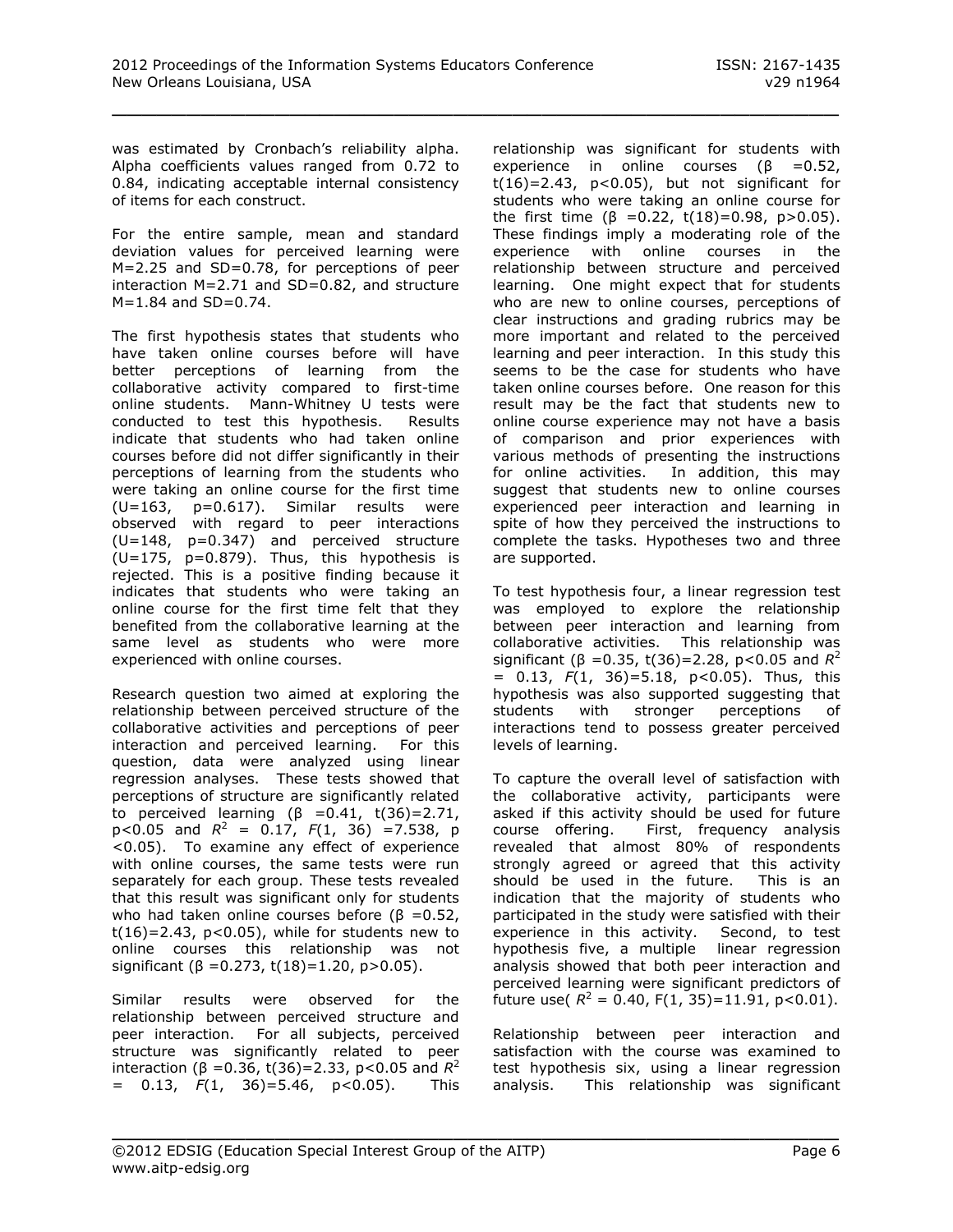$(\beta = 0.60, t(36) = 4.46, p < 0.01$  and  $R^2 = 0.36$ ,  $F(1, 36) = 19.97$ , p<0.01). Relationship between perceived learning from collaborative activity and satisfaction with the course was also significant (β=0.42, t(36)=2.78, p<0.01 and *R* 2  $= 0.18$ ,  $F(1, 36) = 7.71$ ,  $p < 0.01$ ). Both hypotheses six and seven were supported. This is an indication that both aspects of collaborative learning, interaction and learning, are significant predictors of perceived success with the online course.

#### **6. DISCUSSION AND CONCLUSIONS**

This study aimed at exploring students' perceptions of collaborative activities in online courses. Based on the Community of Inquiry model, three main constructs were presented and analyzed. 'Perceptions of peer interaction', 'perceived learning' and 'perceived structure' were used to capture the three dimensions of an online learning community, Social Presence, Cognitive Presence and Teaching Presence.

Results showed that students' perceptions of the way the instructor has provided structure and guidance for the online collaborative activity are related to their perceptions of peer interactions and to the perceived learning. In other words, the better the students understood the instructions and assessment of collaborative activities, the more they perceived they were connected with their classmates and the more they learned from these activities.

One of the main research questions in the study dealt with the relationship between the perceived interaction and perceived learning. The results indicated that students with a stronger feeling of connection and interaction with other students, or sense of community, felt they learned more from the collaborative activity.

The study also indicated a positive relationship between the perception of interaction, learning and satisfaction with the activity and the online course. The role of previous experience with online courses was also considered in this study. While previous experience was not related to perceptions of interaction and learning, there were indications that this factor may moderate the relationship between the perceived structure and perceived interaction and learning.

The Internet has become popular among educators because of its ubiquitous nature that supports education through the sharing and distribution of online course materials. Teaching styles also need to adapt to the online environment, to incorporate methods that encourage cooperative and collaborative learning. This study contributes to the current research on collaborative learning from both theoretical and practical perspective. From the theoretical perspective, this study explored constructs suggested by previous research as important to be investigated in the area of distance education. Peer interaction is a new construct introduced in this study to capture the sense of community created in the online environment using the collaborative activities. This concept also has important practical implications. Omar, Bhutta, & Kalulu (2009) suggested that student-to-student interaction can be a powerful tool to increase online participation, minimize the chances of drop-out and increased levels of motivation. MacDonald (2003) stated that by interacting with their peers, students become familiar with the language of the discipline and assists in their ability to read and write appropriately within the discipline.

From the practical perspective, this study presented a set of collaborative tasks that can be used to engage students in the online environment and how they are perceived by students. Importantly, this collaborative activity included both process and product oriented collaborative tasks.

Limitations of the study include the small sample size, so caution should be exercised when generalizing the findings of this study. The findings are also limited to one particular course and one specific collaborative task.

This study offers evidence that experiential teaching practices can be transferred from traditional to virtual classrooms, by including adequate support for students. Building a sense of community is important to promote collaborative learning. To promote a sense of connection, instructors should incorporate various opportunities for students to interact with their peers. It's important to continue to explore activities that are most effective for online collaborative learning.

# **7. REFERENCES**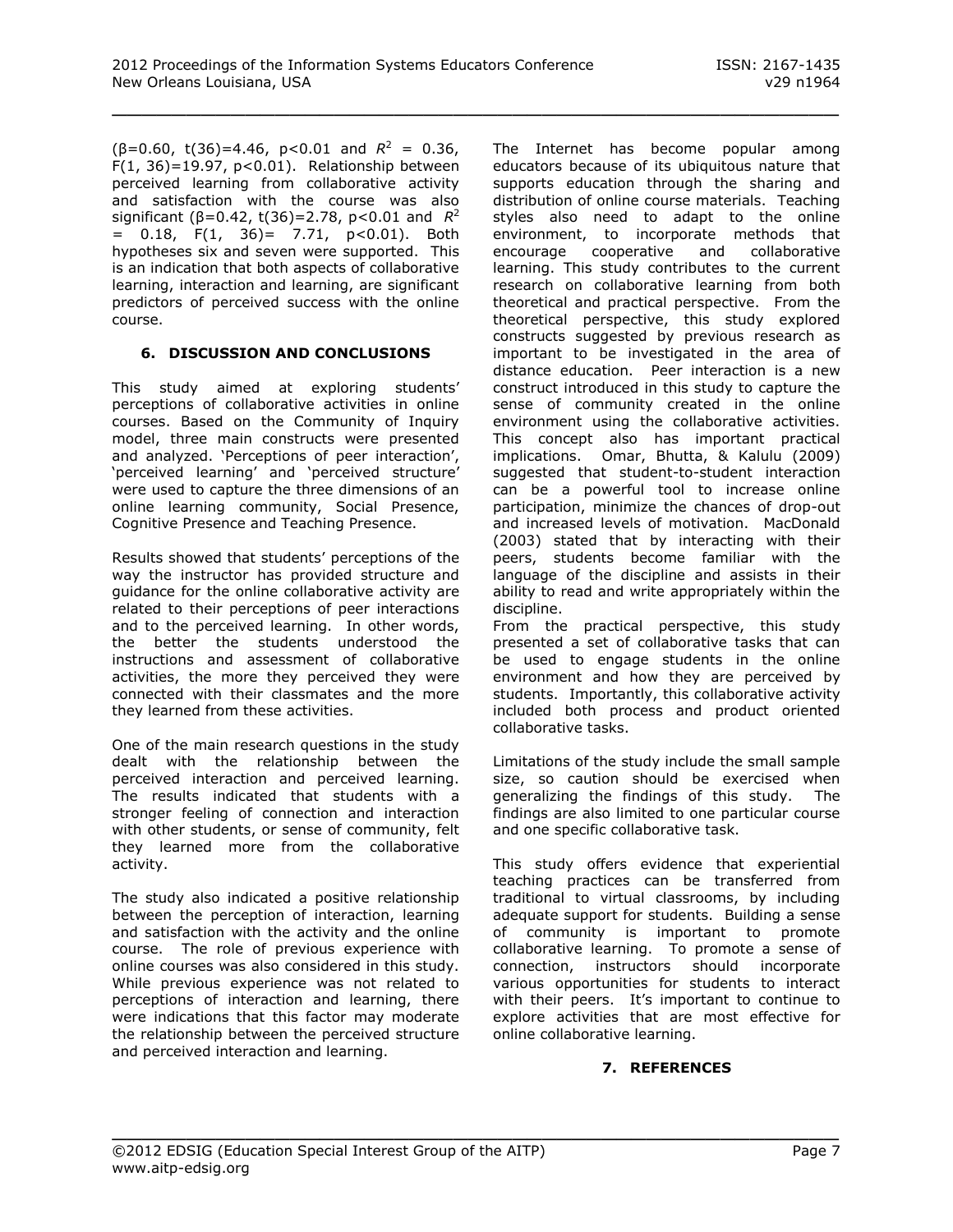- Abrami, P., Bernard, R., Bures, E., Borokhovski, E., & Tamim, R. Interaction in distance education and online learning: using evidence and theory to improve practice. *Journal of Computing in Higher Education, 23*, 82-103.
- Andres, H., & Shipps, B. 2010. Team learning in technology-mediated distributed teams. *Journal of Information Systems Education, 21*(2), 213-221.
- Birch, D., & McDonald, J. 2007. Attitudes of distance education students towards compulsory virtual teamwork in in undergraduate business course. *E-journal of Business Education and Scholarship of Teaching, 1*(1), 14-23.
- Brindley, J., Walti, C., & Blaschke, L. 2009. Creating effective collaborating learning groups in an online environment. *The International Review of Research in Open and Distance Learning, 10*(3).
- Carabajal, K., LaPointe, D., & Gunawardena, C.N. 2003. Group development in online learning communities. *In M.G.Moore & W.G.Anderson (Eds), Handbook of Distance Education,* 217-234.
- Chiong, R., & Jovanonic, J. 2012. Collaborative learning in online study groups: An evoluationary game theory perspective. *Journal of Information Technology Education: Research, 11,* 81-101.
- Garrison, D., & Anderson, T. (2003). *E-learning in the 21st century*. London: RoutledgeFalmer.
- Garrison, D., Anderson, T., & Archer, W. (2000). Critical inquiry in a text-based environment: Computer conferencing in higher education. *Internet and Higher Education, 11*(2), 1-14.
- Goold, A., Augar, N., & Farmer, J. 2006. Learning in virtual teams: Exploring the student experience. *Journal of Information Technology Education, 5*, 477-490.
- Graham, C., Cagiltay, K., Lim, B., Craner, J., & Duffy, T. 2001. Seven principles of effective teaching: A practical lens for evaluating online courses. *The Technology Source, March/April 2001.*
- Grassmeyer, D., Dibbs, R., Jensen, T. (2011). Determining utility of formative assessment through virtual community: Perspectives of online graduate students. *The Quarterly review of Distance Education, 12*(1), 23-35.
- Grzeda, M., Haq, R., & Lebrasseur, R. 2008. Team building in an online organizational behavior course. *Journal of Education for Business, May/June,* 275-281.
- Hutchinson, D. 2007. Teaching practices for effective cooperative learning in Online Learning Environment(OLE). *Journal of Information Systems Education, 18*(3), 357- 367.
- Kirschner, P., Strijbos, J., Kreijns, K., & Beers, P. 2004. Designing electronic collaborative learning environments, *Educational Technology Research and Development, 52*(3), 47-66.
- Koh, M. & Hill, J. 2009. Student perceptions of group work in an online course: Benefits and challenges, *Journal of Distance Education, 23*(2), 69-92.
- Lee, S.,Bonk, C., Magjuka, R., Su, B., & Liu, X. 2006. Understanding the dimensions of virtual teams. *International Journal on E-Learning, 5*(4), 507-523.
- Liu, X, Magjuka, R., Bonk, C., & Lee, S. 2007. Does sense of community matter? An examination of participants' perceptions on building learning communities in online courses. *The Quarterly Review of Distance Education, 8*(1), 9-24.
- Lytle, R. 2011. Online education continues growth. *US News and World Report.*  Retrieved online from http://www.usnews.com/education/onlineeducation/articles/2011/11/11/study-onlineeducation-continues-growth
- Macdonald, J. 2003. Assessing online collaborative learning: process and product. *Computers and Education, 40*, 377-391.
- Moore, M.G. 1989. Three types of interaction. *American Journal of Distance Education, 3*(2), 1-6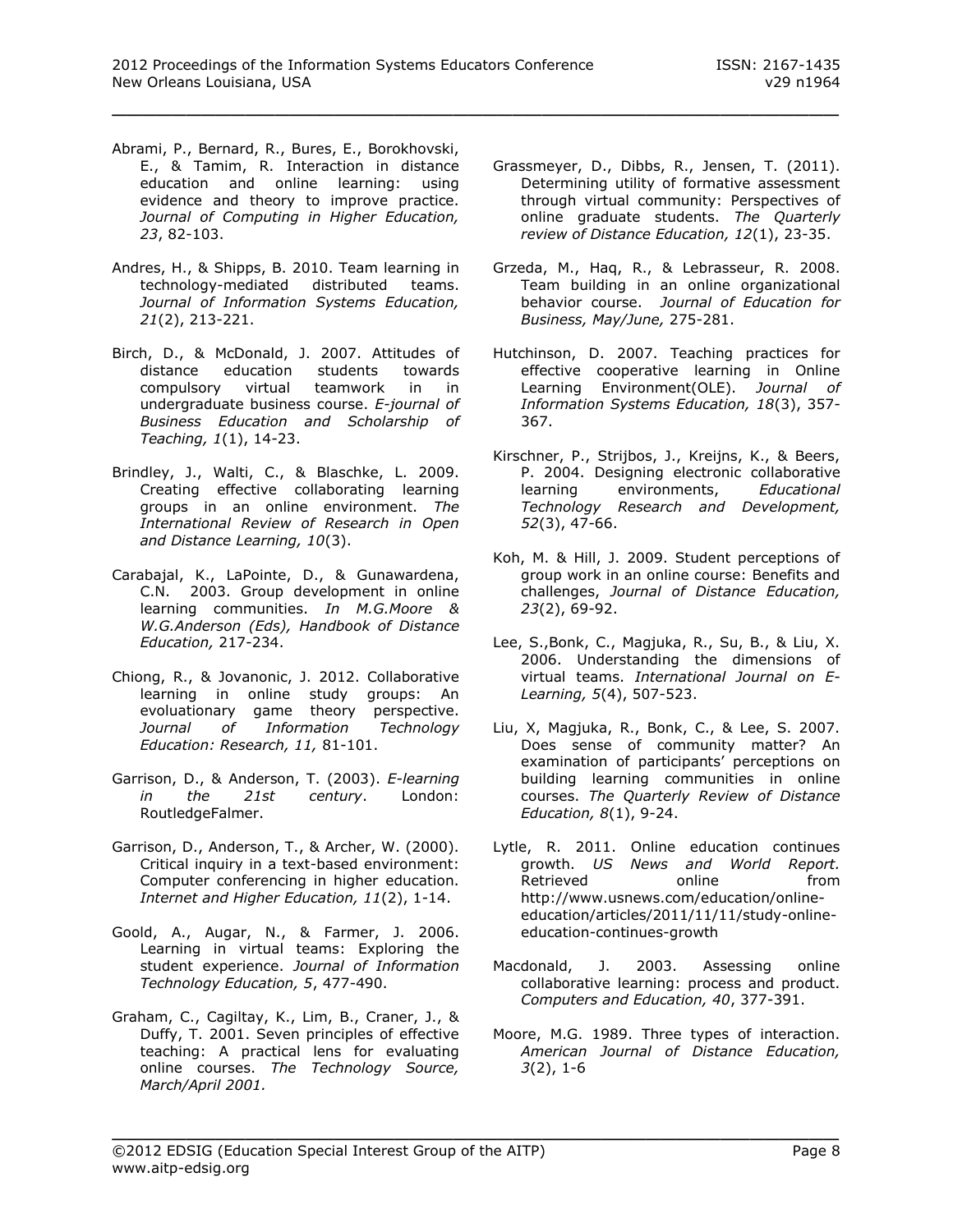- Omar, A., Bhutta, M., & Kalulu, D. 2009. Assessment of student outcomes in Management Information Systems online course participation, *Information Systems Education Journal, 7*(83).
- Pena-Shaff, J., Altman, W., & Stephenson, H. 2005. Asynchronous online discussions as a tool for learning: Students's attitutes, expectations, and perceptions. *Journal of Interactive Learning Research, 16*(4), 409- 430.
- Rovai, A. 2002. Sense of community, perceived cognitive learning, and persistence in asynchronous learning networks, *Internet and Higher Education, 5,* 319-332.
- Tseng, H., Ku, H., Wang, C., & Sun, L. 2009. Key factors in online collaboration and their relationship to teamwork satisfaction, *The Quarterly Review of Distance Education, 1*(2), 195-206.
- Vygotsky, L. (1962). *Thought and language*. Cambridge, MA: MIT Press.
- Wang, X. 2007. What factors promote sustained online discussions and collaborative learning in a Web-based course?. *International Journal of Web-Based Learning and Teaching Technologies, 2*(1), 17- 39.
- Yoon, S. 2006. Two group development patterns of virtual learning teams: Linear progression and adaptive progression. *Quarterly Review of Distance Education, 7*(3), 297-312.